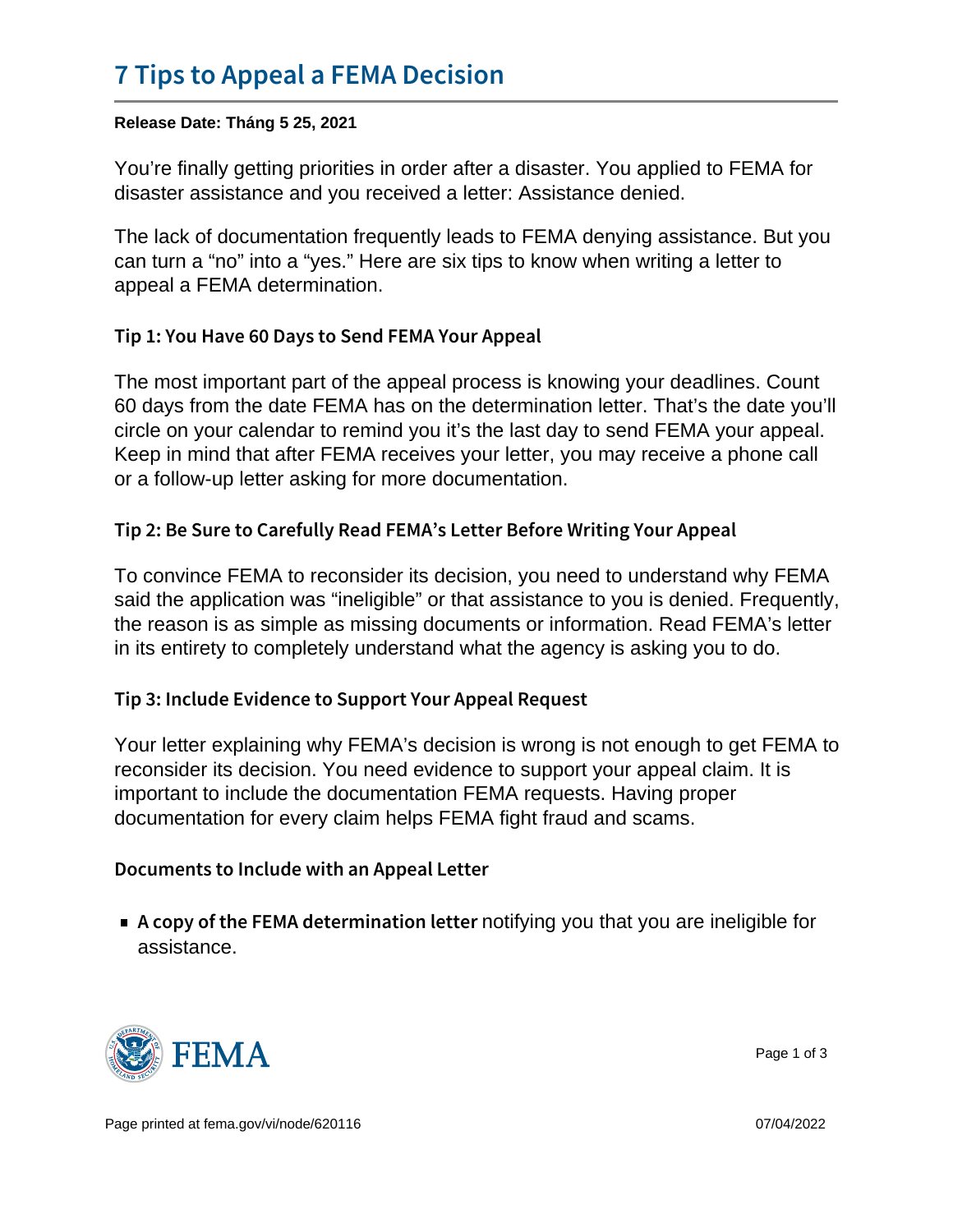- Insurance: Dectuments from your insurance company that show your policy coverage and/or settlement is not enough to make essential home repairs, provide a place to stay, or replace certain contents. FEMA cannot provide benefits to homeowners or renters who already received those same benefits from their insurance carriers.
- Proof of occupancy : A copy of utility bills, a driver's license or lease that proves the damaged home or rental was your primary residence.
- Proof of own **Mortgage or insurance documents**, tax receipts or a deed. If your documents were lost or destroyed, visit [www.usa.gov/replace-vital](http://www.usa.gov/replace-vital-documents)[documents](http://www.usa.gov/replace-vital-documents) for information on replacing lost documents.

Tip 4: Make Sure You Include your Registration/Application Documents

**Because FEMA receives so many documents with the appeal letter, such as** contractor's estimates, it is extremely important that each page be identified as to who they belong to. ALL pages submitted to FEMA, including the appeal

letter, must have the applicant s FEMA registration/applicat

Tip 5: Can t Write the Appeal Yourself? Authorize Someone

If you are the applicant but you are unable to write the appeal letter yourself, you can have someone write it for you. It could be someone in your household, a friend or a lawyer. But be sure to follow a few rules. You will need to give FEMA a signed statement that the writer is authorized to act on your behalf.

Specialists at the  $FEMA$  He tan give you information about authorizing someone to communicate with FEMA on your behalf.

 $\blacksquare$  Call the FEMA Healp 8i0n 0e-621-3362 (TTY 8N00-001iHin40g6a21-7585). operators are available, and lines are open every day from 6 a.m. to 10 p.m. Central Time. Those who use a relay service such as a videophone, InnoCaption or CapTel should provide FEMA with their specific phone number assigned to that service.

Tip 6: Mail, Fax or Upload Your Appeal Letter, and Don t F



Page 2 of 3

Page printed at [fema.gov/vi/node/620116](https://www.fema.gov/vi/node/620116) 07/04/2022